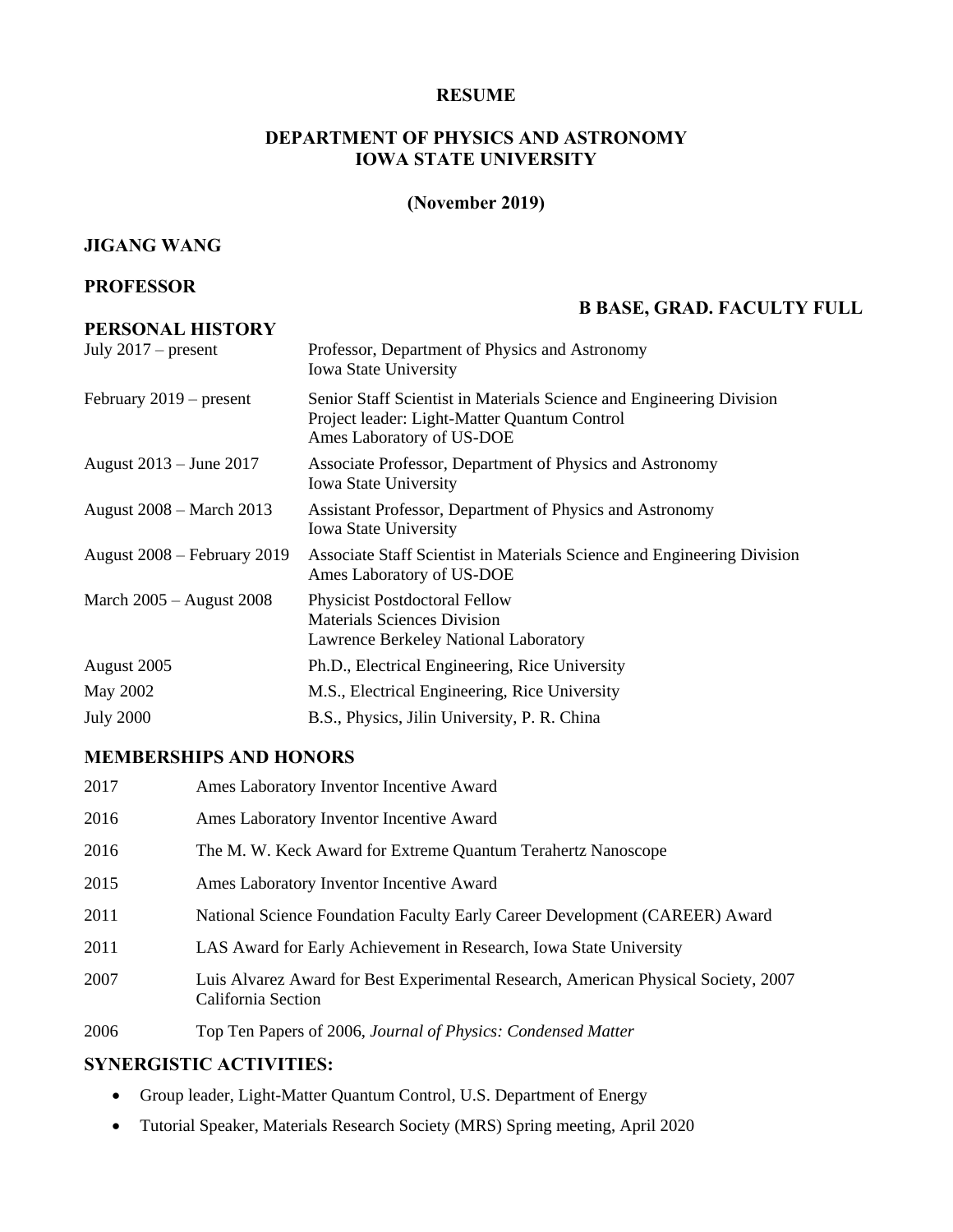- Program Committee, SPIE conference Ultrafast Nonlinear Imaging and Spectroscopy V, San Diego, 2017-2019
- Focus Session Co-Organizer, International Conference of Progress In Electromagnetics Research Symposium (PIERS 2016), Shanghai, China, 2016
- Program Committee, SPIE conference Ultrafast Nonlinear Imaging and Spectroscopy IV, San Diego, 2016
- Program Committee, Optical Excitations and Ultrafast Phenomena in Condensed Matter, 2016 International Conference of Quantum Electronics (2016 CLEO/QELS)
- International Organizing Committee, The EMN Ultrafast Meeting 2015, Energy Materials Nanotechnology
- Program Committee, Optical Excitations and Ultrafast Phenomena in Condensed Matter, 2015 International Conference of Quantum Electronics (2015 CLEO/QELS)
- Organizer, DoD workshop on Non-equilibrium Quantum Matter and Phase Transitions Created by Strongly-Correlated Ultrafast Excitations, 2014
- Program Committee, Optical Excitations and Ultrafast Phenomena in Condensed Matter, 2014 International Conference of Quantum Electronics (2014 CLEO/QELS)
- Discussion Leader, Gordon Research Conference (GRC) for Ultrafast Cooperative Phenomena, Galveston, TX, February, 2012
- Review panelist for NSF Condensed Matter Physics, Division of Materials Research (DMR), Arlington, Virginia, March, 2011, 2016, 2019
- Proposal reviewer for U.S. National Science Foundation, U.S. Civilian Research & Development Foundation, U.S. Department of Energy
- Frequent referee for Nature, Science, Physical Review Letters, Nature Nanotechnology, Nature Photonics, Nature Physics, Nature Materials, Nature Communications, Physical Review B, Nano Letter, Physical Review X, Applied Physics Letters

# **CURRENTLY FUNDED GRANTS**

- 2019-2022: Single PI, NSF DMR, \$399,000, National Science Foundation
- 2019-2021: Group leader, Lead PI, DOE: Light-Matter Quantum Control, \$2,700,000, U.S. Department of Energy
- 2018-2021: Co-PI, DOE: Metamaterials, \$1,461,000, U.S. Department of Energy
- 2016–2020: Single PI, NSF EECS, \$377,231 total, National Science Foundation
- 2015-2019: Single PI, \$465,333 total, Army Research Office, Department of Defense
- 2016–2019: Lead PI, KECK award for Extreme Quantum Terahertz Nanoscope for Ultrafast Nanoscale Phase Switching, \$2,073,671 total, including \$1,300, 000 from the M.W. KECK Foundation
- 2016-2019 Co-PI, USDA: Development of a novel enzyme-enabled Raman spectroscopic imaging (e2RSI) system for deciphering and improving the molecular arrangement of the outer polymeric barrier of plant cells, \$487,150 total

# **U.S. PATENT**

January 2015 Broadband Terahertz Generation of Metamaterials, #8,054,146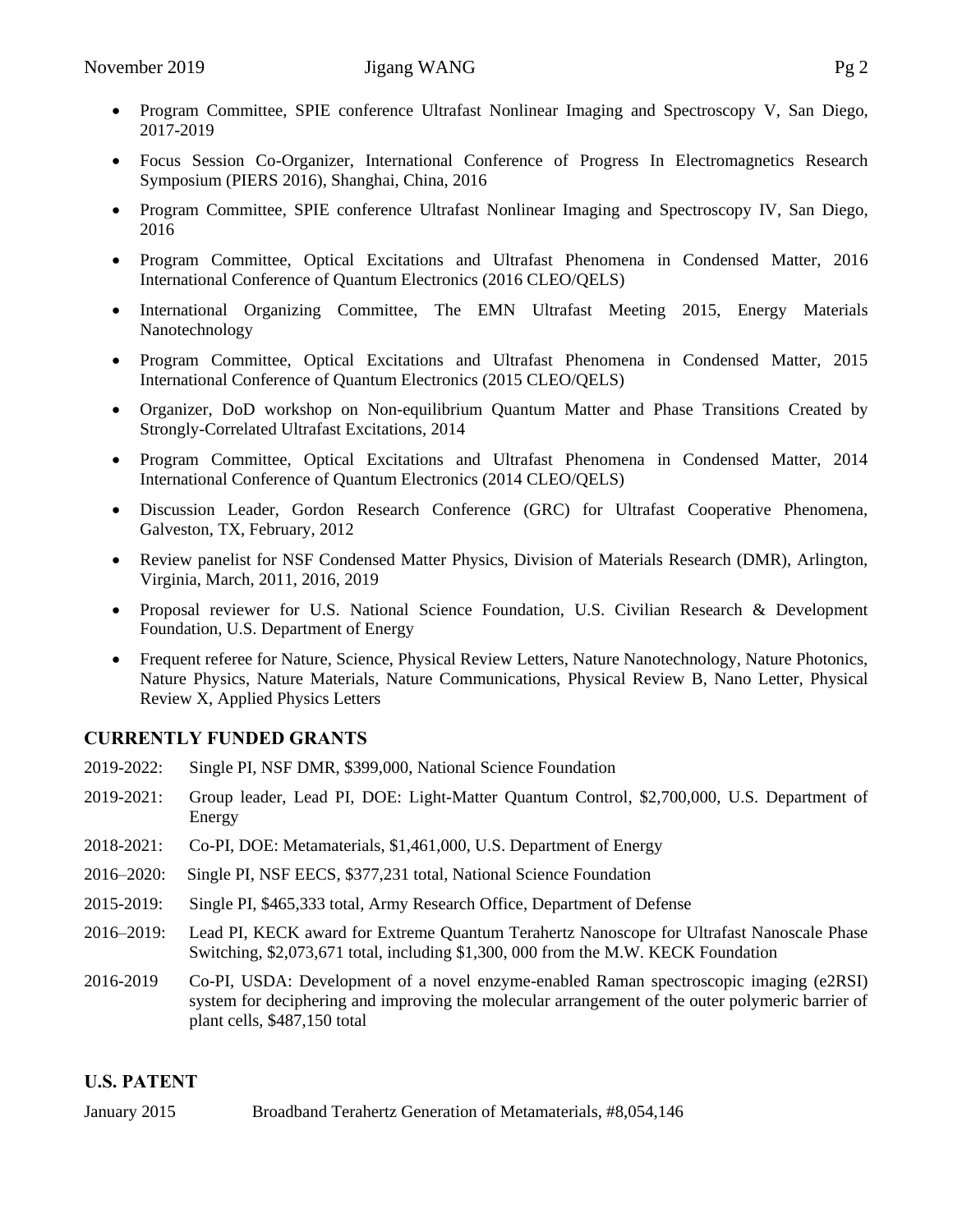# **GRADUATE ADVISING**

**(Current)** 1. Zhaoyu Liu, Ph.D, 2. Di Chen, Ph.D, 3. Chirag Vaswani, Ph.D, 4. Chuankun Huang, Ph.D, 5. Din Herath Mudiyanselage, Master

#### **(Completed)**

6. Tianqi Li, Ph.D, 2014 7. Liang Luo, Ph.D 2015 8. Aaron Patz,Ph.D 2016 9. Xu, Yang, Ph.D 2019

# **POSTDOC FELLOWS**

**(Current)**  Dr. Richard Kim

## **(Completed)**

Dr. Liang Luo, 2016-2019 Dr. Chatzakis, Ioannis, 2009-2012

# **STUDENT HONORS AND AWARDS**

1. **Xu Yang**, LAS College Graduate Student Research Award, Iowa State University, 2019

2. **Xu Yang**, Best student presentation award, the 4th International Symposium on Microwave/Terahertz Science and Applications (MTSA2017)

3. **Aaron Patz,** LAS College Graduate Student Research Award, Iowa State University, 2015

4**. Tianqi Li,** National Award for Outstanding Self-Financed Chinese Students Abroad, 2014

5. **Liang Luo**, LAS College Graduate Student Research Award, Iowa State University, 2013

6. **Tianqi Li**, Fox Research Award, Department of Physics and Astronomy, Iowa State University, 2012

7. **Tianqi Li,** MRS student travel award for Symposium: [Ultrafast Processes in Materials Science,](http://www.google.com/url?sa=t&source=web&cd=5&ved=0CC4QFjAE&url=http%3A%2F%2Fwww.mrs.org%2Fs_mrs%2Fdoc.asp%3FCID%3D24168%26DID%3D250173&ei=QllITeSXEYzogQe9wrnjBQ&usg=AFQjCNGF7yNlWbZa6O1PdDSM4uZ-KkG7cg) 2009 MRS Fall meeting

8. **Aaron Patz,** travel award for XVIIIth International Conference on Ultrafast Phenomena (UP2012), July 2012, Lausanne, Switzerland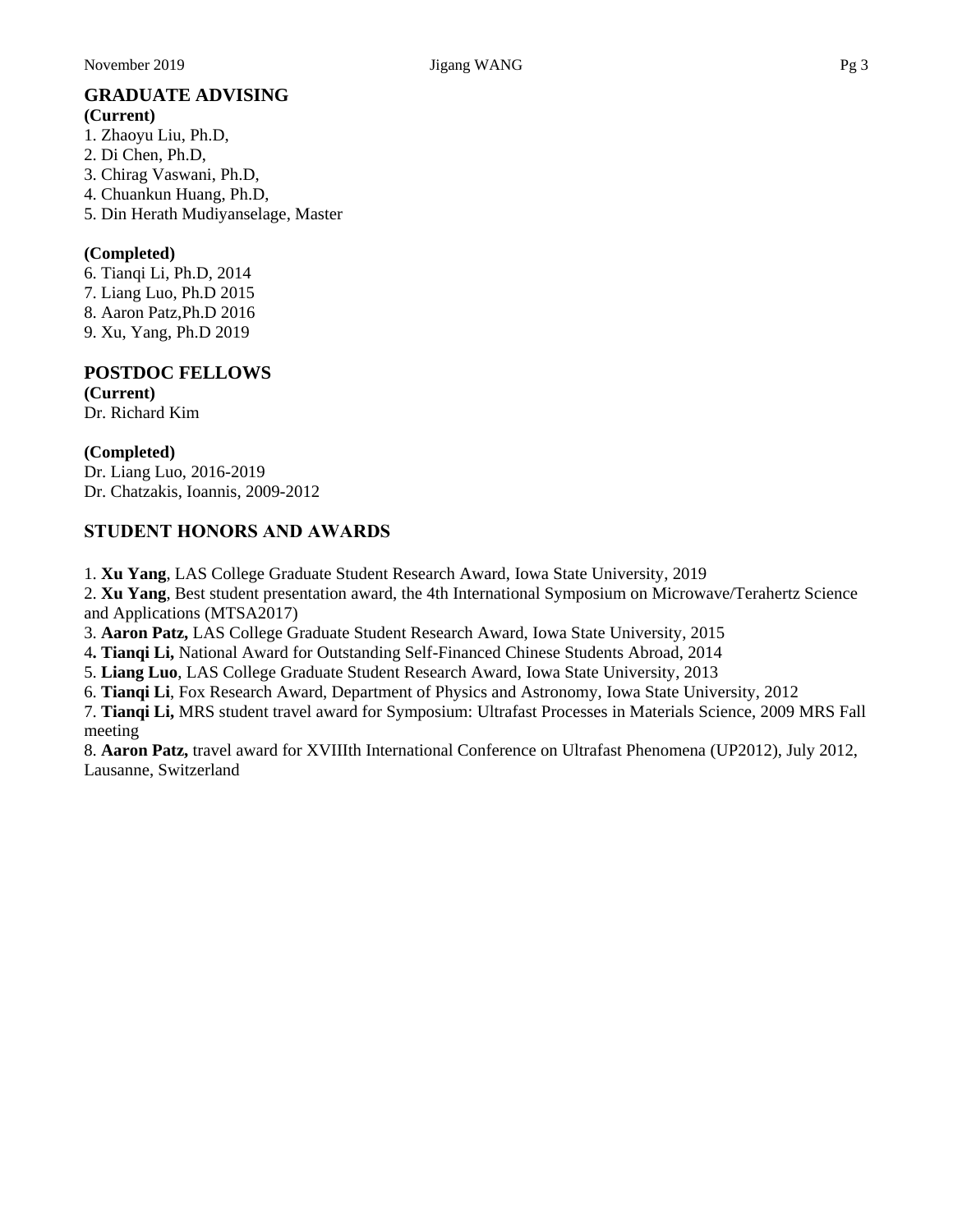# **RESEARCH SUMMARY AND HIGHLIGHTS**

Our research investigates driven quantum systems from nanoscale to strongly correlated electron materials. Our studies both provide a fundamental understanding of light driven quantum systems and make progress towards achieving coherent control of quantum phenomena from "simplicity" to complexity. This also involves the development and applications of ultrafast laser spectroscopy and nano-imaging techniques over a wide frequency spectrum, spanning from terahertz to ultraviolet to study quantum non-equilibrium processes and many-body correlation effects.

## **Selective highlights**

**1. THz-driven superconductivity**: we demonstrate light tuning of a metastable quasi-particle phase with vanishing scattering hidden by superconductivity by a single-cycle terahertz (THz) quench (*Nature Materials*, 2018).

**2. THz-driven forbidden Anderson pseudo—spin precessions**: we show light--induced subcycle symmetry breaking by driving long-lived gapless superfluidity, quantum beats forbidden by the equilibrium symmetry and strong high harmonic peaks (*Nature Photonics*, 2019, cover article).

**3. Discovery of new collective modes in iron pnictides:** we show the buildup of excitonic interpocket correlation between electron-hole (e-h) quasiparticles (QP) in FeAs superconductors after fs photoexcitation leading to a long-lived excitonic state (*Phys. Rev. Lett.,* 2018); Using non-adiabatic THz quench we recently discover a new hybrid Higgs mode driven by interband pairing fluctuations, controlled by light, and measure its coherent dynamics (2019).

**4. Manipulating coherent transport in topologically protected states:** We observe frequency-dependent carrier cooling times of THz conductivity after ultrabroadband pumping from THz, mid-IR to visible spectral regions that differentiate topological surface from bulk contributions (*Nature Communications*, 2019). Recently we also report that coherent lattice vibrations periodically driven by a single-cycle terahertz (THz) pulse can significantly suppress surface-bulk coupling (*submitted*, 2019).

**5. Quantum coherence and collective modes in metal halide perovskites:** we use coherent time-frequency visualization methods to reveal symmetry-selective quantum beats from excitons (*Nature Communications*, 2017), polarons to phonons (2019).

**6. Dark excitons in single-walled carbon nanotubes:** we accesses the dark excitonic ground state in resonantly-excited (6,5) SWNTs via internal, direct dipole-allowed transitions between lowest lying dark-bright pair state (*Phys. Rev. Lett*. 2015). This follows our early discovery of ultrafast mid-infrared intra-excitonic resonances in single-walled carbon nanotubes (*Phys. Rev. Lett*. 2010).

**7. Study ultrafast dynamics of the Ising-Nematic phase:** we pioneered in femtosecond-resolved polarimetry approach to quantum materials. One example is to distinguish macroscopic critical fluctuations associate with the Ising symmetry breaking from microscopic softening of magnetic order in the normal state of iron pnictide superconductors (*Nature Communications,* 2014).

**8. Broadband terahertz generation in metamaterials:** We showed single-cycle, broadband terahertz (THz) emission up to 4 THz from deep subwavelength structures of split ring resonator metamaterials of a few tens of nanometers (*Nature Communications,* 2014).

**9. Ultrafast quantum spin switching in mangnaites:** we demonstrate fs quantum coherence of quasiparticles in a colossal magento-resistive manganite to manipulate magnetic orders (*Nature*, 2013).

**10. Discovery of femtosecond population inversion of extremely dense Dirac fermions in graphene monolayer** (*Phys. Rev Lett,* 2012)

**11. Ultrafast demagnetization in ferromagnetic semiconductors** (3 *Phys. Rev Lett papers published in* 2005,  $\overline{2008}$ , 2010)<sub>-</sub>

**12. Tool development**: Recently we focus on pushing the terahertz instruments at space-time limits of nanometer and femtosecond using customer-build laser-coupled scanning probe microscopies (SPMs) under extreme environments of high magnetic field and cryogenic temperature.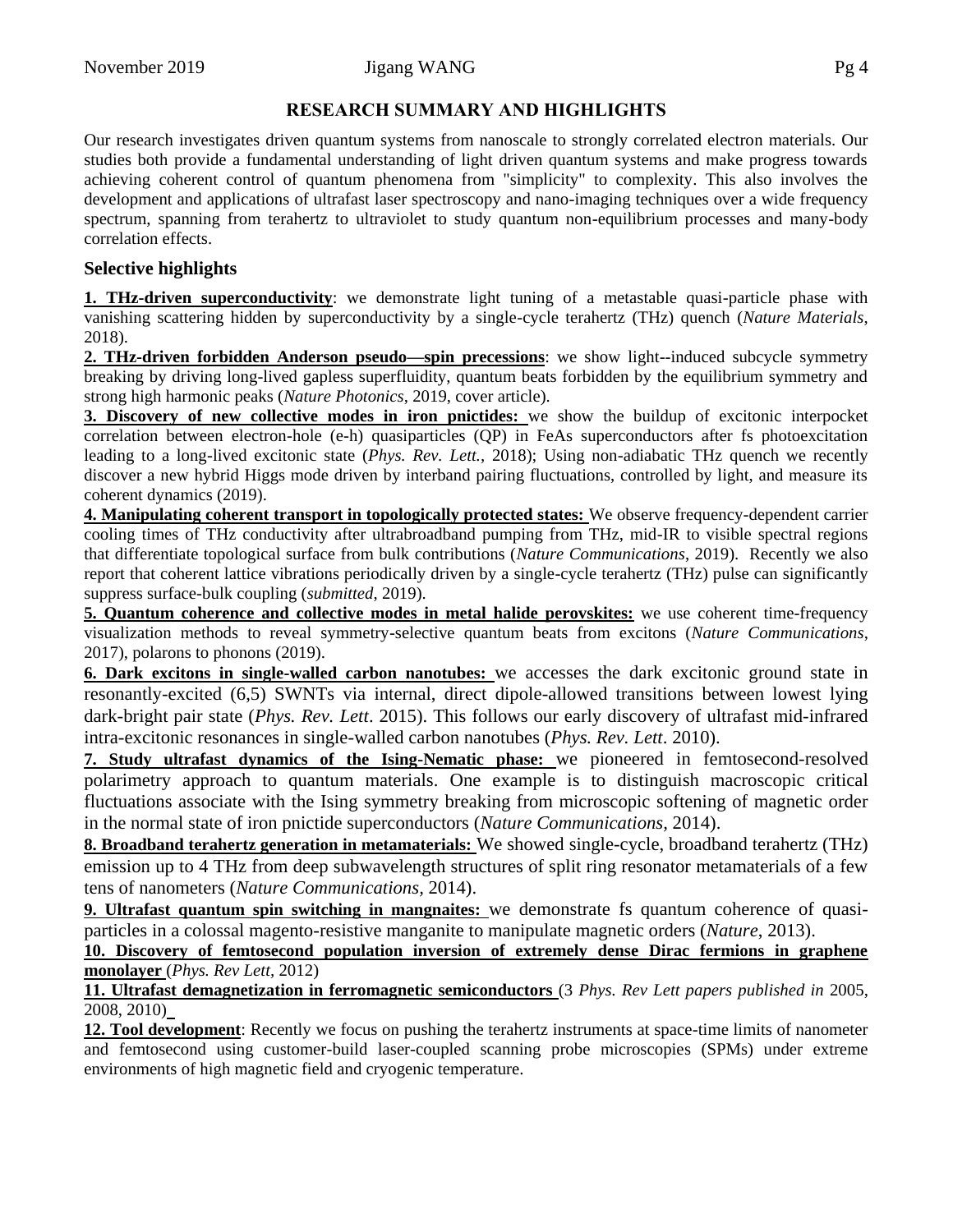# **Preprint**

3) Zhaoyu Liu, et al., "Cryogenic spatial-temporal imaging of surface photocarrier dynamics in MAPbI3 at the single grain level",

2) Z. Liu\*, C. Vaswani\*, X. Yang, X. Zhao, Y. Yao, Z. Song, D. Cheng, Y. Shi, L. Luo, D.-H. Mudiyanselage, C. Huang, J.-M. Park, J. Zhao, Y. Yan, K.-M. Ho, J. Wang, Discovery of Hidden Rashba Fine Structure by Mode-Selective Quantum Beats in Perovskites, 1905.12373,

1) Z. Liu, C. Vaswani, L. Luo, D. Cheng, X. Yang, X. Zhao, Y. Yao, Z. Song, R. Brenes, R. Kim, J. Jean, V. Bulovic, Y. Yan, K.-M. Ho, J. Wang, Room Temperature Polaron Coherence in Perovskite Revealed by Terahertz Band Edge Modulation,

# **Refereed Publications in Print**

56) Light Control of Surface–Bulk Coupling by Terahertz Vibrational Coherence in a Topological Insulator, X. Yang, C. Vaswani, L. Luo, X. Zhao, Y. Yao, D. Cheng, Z. Liu, R. H. J. Kim, X. Liu, M. Dobrowolska, J. K. Furdyna, I. E. Perakis, C-Z Wang, K-M Ho and J. Wang, **npj-Quantum Materials** (Nature publishing group) (2020)

55) [D. T. Harris,](https://arxiv.org/search/cond-mat?searchtype=author&query=Harris%2C+D+T) [N. Cambell,](https://arxiv.org/search/cond-mat?searchtype=author&query=Cambell%2C+N) [C. Di,](https://arxiv.org/search/cond-mat?searchtype=author&query=Di%2C+C) [J.-M. Park,](https://arxiv.org/search/cond-mat?searchtype=author&query=Park%2C+J) [L. Luo,](https://arxiv.org/search/cond-mat?searchtype=author&query=Luo%2C+L) [H. Zhou,](https://arxiv.org/search/cond-mat?searchtype=author&query=Zhou%2C+H) [G.-Y. Kim,](https://arxiv.org/search/cond-mat?searchtype=author&query=Kim%2C+G) [K. Song,](https://arxiv.org/search/cond-mat?searchtype=author&query=Song%2C+K) [S.-Y. Choi,](https://arxiv.org/search/cond-mat?searchtype=author&query=Choi%2C+5+S) [J.](https://arxiv.org/search/cond-mat?searchtype=author&query=Wang%2C+J)  [Wang,](https://arxiv.org/search/cond-mat?searchtype=author&query=Wang%2C+J) [M. S. Rzchowski,](https://arxiv.org/search/cond-mat?searchtype=author&query=Rzchowski%2C+M+S) [C. B. Eom,](https://arxiv.org/search/cond-mat?searchtype=author&query=Eom%2C+C+B) Charge Density Wave Modulation in Superconducting BaPbO3/BaBiO3 Superlattices, Submitted, arXiv:1812.08589, **Phys. Rev. B** accepted (2020).

54) Helicity-Dependent Terahertz Photocurrent and Coherent Phonon Dynamics in Hybrid Metal Halide Perovskites, D. Cheng\*, Z. Liu\*, L. Luo, C. Vaswani, J.-M. Park, Y. Yao, Z. Song, C. Huang, D. -H. Mudiyanselage, R. Kim, Y. Yan, K.-M. Ho, J. Wang, **Journal of Chemical Physics**, in press \*equal contribution (2019)

53) Bradley J. Ryan, et al., Silicene, Siloxene, or Silicane? Revealing the Structure and Optical Properties of Silicon Nanosheets Derived from Calcium Disilicide, **Chemistry of Materials**, dx.doi.org/10.1021/acs.chemmater.9b04180. (2019)

52) Tianbai Cui, Xu Yang, Chirag Vaswani, Jigang Wang, Rafael M. Fernandes, and Peter P. Orth, "Impact of damping on superconducting gap oscillations induced by intense Terahertz pulses", **Phys. Rev. B,** 100, 054504 (2019)

51) X. Yang, C. Vaswani, C. Sundahl, M. Mootz, L. Luo, J. H. Kang, I. E. Perakis, C. B. Eom, J. Wang, Lightwave-Driven Gapless Superconductivity and Forbidden Quantum Beats by Terahertz Symmetry Breaking. **Nature Photonics**, 13, 707 (2019)

50) Liang Luo, Zhaoyu Liu, Xu Yang, Chirag Vaswani, Di Cheng, Joong-Mok Park and Jigang Wang, "Anomalous variations of spectral linewidth in internal excitonic quantum transitions of ultrafast resonantly-excited single-walled carbon nanotubes," Accepted, **Phys. Rev. Materials,** 3, 026003 (2019). 49) X. Yang, X. Zhao, C. Vaswani, et al. Ultrafast nonthermal terahertz electrodynamics and possible quantum energy transfer in the Nb3Sn superconductor, to appear, **Physics Review B**, 99, 094504 (2019).

48) Joong-Mok Park, Di Cheng, Aaron Patz,Liang Luo, Zhaoyu Liu, Fadzai Fungura, Ruth Shinar, Kaiming Ho, Joseph Shinar,and Jigang Wang\*,"Ultrafast nonlinear transparency driven at a telecom wavelength in an organic semiconductor system, **AIP Advances** 9, 025303 (2019) https://doi.org/10.1063/1.5042542

47) Andreas Herklotz, Stefania F. Rus, Nina Balke Wisinger, Christopher Rouleau, Er-Jia Guo, Amanda Huon, Santosh KC, Robert Roth, Xu Yang, Chirag Vaswani, Jigang Wang, Peter P. Orth, Mathias S. Scheurer and Thomas Z. Ward, Designing Morphotropic Phases with Strain Doping, **Nano. Lett.,** 10.1021/acs.nanolett.8b04322 (2019)

46) L. Luo, X. Yang, X. Liu, Z. Liu, C. Vaswani, D. Cheng, M. Mootz, X. Zhao, Y. Yao, C.-Z. Wang, K.-M. Ho, I. E. Perakis, M. Dobrowolska, J. K. Furdyna, and J. Wang\*, "Ultrafast Manipulation of Topologically Enhanced Surface Transport Driven by Mid-Infrared and Terahertz Pulses in Bi<sub>2</sub>Se<sub>3</sub>", *Nature Communications,* doi.org/10.1038/s41467-019-08559-6 (2019)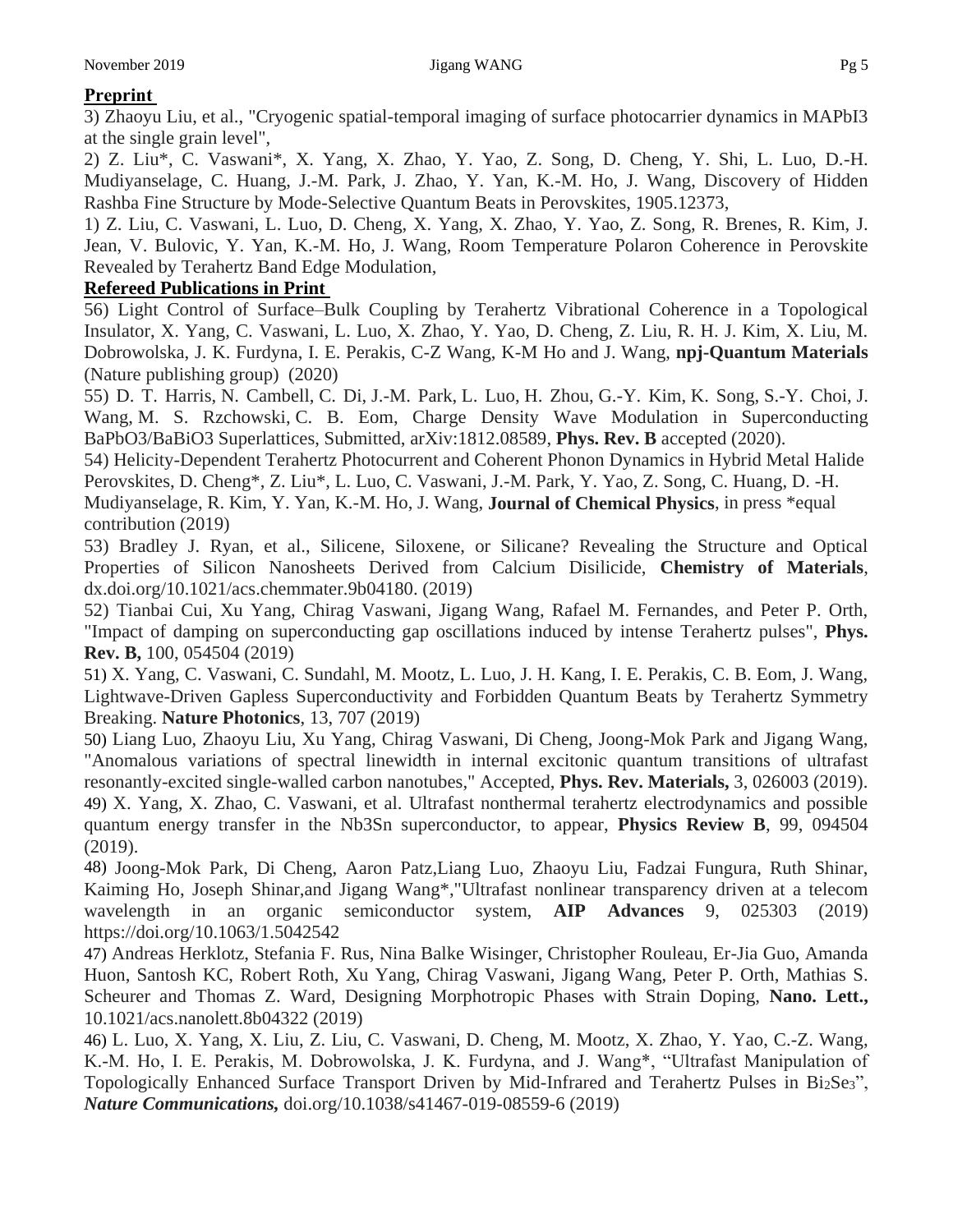45) X. Yang, C. Vaswani, C. Sundahl, M. Mootz, P. Gagel, L. Luo, J. H. Kang, P. P. Orth, I. E. Perakis, C. B. Eom, J. Wang, Terahertz-light quantum tuning of a metastable emergent phase hidden by superconductivity. **Nature Materials.** 17, 586 (2018).

44) X. Yang, L. Luo, M. Mootz, A. Patz, S. L. Bud'ko, P. C. Canfield, I. E. Perakis, and J. Wang, Nonequilibrium Pair Breaking in Ba(Fe1−xCox)2As2Superconductors: Evidence for Formation of a Photoinduced Excitonic State, **Phys. Rev. Lett.** 121, 267001 (2018)

43) Z. Liu, K. C. Bhamu, L. Liang, S. Shah, J. M. Park, D. Cheng, M. Long, R. Biswas, F. Fungara, R. Shinar, J. Shinar, J. Vela, J.Wang, Spatial-temporal spectroscopy characterizations and electronic structure of methylammonium perovskites. **MRS Commun.,** 8, 961 (2018).

- 42) X. Yang, C. Vaswani1, C. Sundahl, M. Mootz, P. Gagel, L. Luo, J. H. Kang, P. P. Orth, I. E. Perakis, C. B. Eom, and J. Wang\*, "Terahertz Light-Quantum-Tuning of a Metastable Emergent Phase Hidden by Superconductivity," **Nature Materials** 17, 586 (2018)
- 41) Liang Luo, Long Men, Zhaoyu Liu, Yaroslav Mudryk, Xin Zhao, Yongxin Yao, Joong M. Park, Ruth Shinar, Joseph Shinar, Kai-Ming Ho, Ilias E. Perakis, Javier Vela and Jigang Wang\*, "Directly Revealing Dark Excitonic Ground States of Selective Chirality Single-Walled Carbon Nanotubes via Ultrafast Terahertz Spectroscopy," **Nature Communications,** 8, 15565 doi: 10.1038/ncomms15565 (2017).
- 40) A. Patz, T. Li, L. Luo, X. Yang, S. Bud'ko, P. C. Canfield, I. E. Perakis, and J. Wang\*, "Critical speeding-up of non-equilibrium electronic relaxation near Nematic phase transition in unstrained Ba(Fe1-xCox)2As2," 95, 165122, **Physical Review B** (2017)
- 39) P. Lingos, L. Mouchliadis, T. Li, A. Patz, L. Li, J. Yan, I. E. Perakis\*, and J. Wang\*, "Correlating Quasi-Electron Relaxation with Quantum Femtosecond Magnetism in the Order Parameter Dynamics of Insulating Manganites," **Physical Review B,** 95, 224432 (2017)
- 38) P. C. Lingos, J. Wang, and I. E. Perakis, "Manipulating Femtosecond Spin–Orbit Torques with Laser Pulse Sequences to Control Magnetic Memory States and Ringing," **Phys. Rev. B,** 91, 195203 (2015)
- 37) A. Patz, T. Li, X. Liu, J. K. Furdyna, I. E. Perakis, and J. Wang\*, Ultrafast Probes of Nonequilibrium Hole spin Relaxation in Ferromagnetic Semiconductor GaMnAs, **Phys. Rev. B,** 91, 155108 (2015)
- 36) Liang Luo, Aaron Patz, Ioannis Chatzakis, and Jigang Wang\*, "Directly Revealing Dark Excitonic Ground States of Selective Chirality Single-Walled Carbon Nanotubes via Ultrafast Terahertz Spectroscopy," **Physical Review Letts**, 114, 107402 (2015)
- 35) [Tianqi Li,](http://link.springer.com/search?facet-author=%22Tianqi+Li%22) [Aaron Patz,](http://link.springer.com/search?facet-author=%22Aaron+Patz%22) [Leonidas Mouchliadis,](http://link.springer.com/search?facet-author=%22Leonidas+Mouchliadis%22) [Jiaqiang Yan,](http://link.springer.com/search?facet-author=%22Jiaqiang+Yan%22) [Thomas A. Lograsso,](http://link.springer.com/search?facet-author=%22Thomas+A.+Lograsso%22) [Ilias E. Perakis,](http://link.springer.com/search?facet-author=%22Ilias+E.+Perakis%22) [Jigang](http://link.springer.com/search?facet-author=%22Jigang+Wang%22)  [Wang\\*](http://link.springer.com/search?facet-author=%22Jigang+Wang%22), "Quantum Femtosecond Magnetism in a Strongly Correlated Manganese Oxide," **[Ultrafast](http://link.springer.com/book/10.1007/978-3-319-07743-7)  [Magnetism I](http://link.springer.com/book/10.1007/978-3-319-07743-7)**, [Springer Series in Physics](http://link.springer.com/bookseries/361) Volume 159, 2015, pp 218-220
- 34) Liang Luo, Ioannis Chatzakis, Jigang Wang\*, Nian Hai Shen, Thomas Koscny and Costas M. Soukoulis, "Broadband Terahertz Generation from Metamaterials," **Nature Communications**, 5, 3055 (2014).
- 33) A. Patz, T. Li, S. Ran, R. Fernandes, S. Bud'ko, J. Schmalian, P. Canfield and J. Wang\*, "Ultrafast Observation of Critical Nematic Fluctuations and Giant Magnetoelastic Coupling in Iron Pnictides," **Nature Communications**, 5, 3229 (2014)
- 32) Jigang Wang\*, Ilias E. Perakis, Tianqi Li, Aaron Patz, Jiaqiang Yan, Leonidas Mouchliadis, Thomas A. Lograsso, "Femtosecond Magneto-Optics: Quantum Spin Switching" **Optics & Photonics News (OPN)**, December, 56 (2013)
- 31) J. Zhang, T. Li, J. Wang\* and J. Schmalian, "Post-transient relaxation in graphene after an intense laser pulse," **Euro. Phys. Journal.,** 222**,** 1263 (2013)
- 30) J. Zhang, J. Schmalian, T. Li and J. Wang\*, "Transient Charge and Energy Balance in Graphene Induced by Ultrafast Photoexcitation," **Journal of Physics: Condensed Matter**, 25, 314201 (2013)
- 29) Ioannis Chatzakis, Philippe Tassin, Liang Luo, Nian-Hai Shen, Lei Zhang, Jigang Wang\*, Thomas Koschny and C. M. Soukoulis, "One- and two-dimensional photo-imprinted diffraction gratings for manipulating terahertz waves," **Appl. Phys. Lett, 103,** 043101 (2013) (cover paper)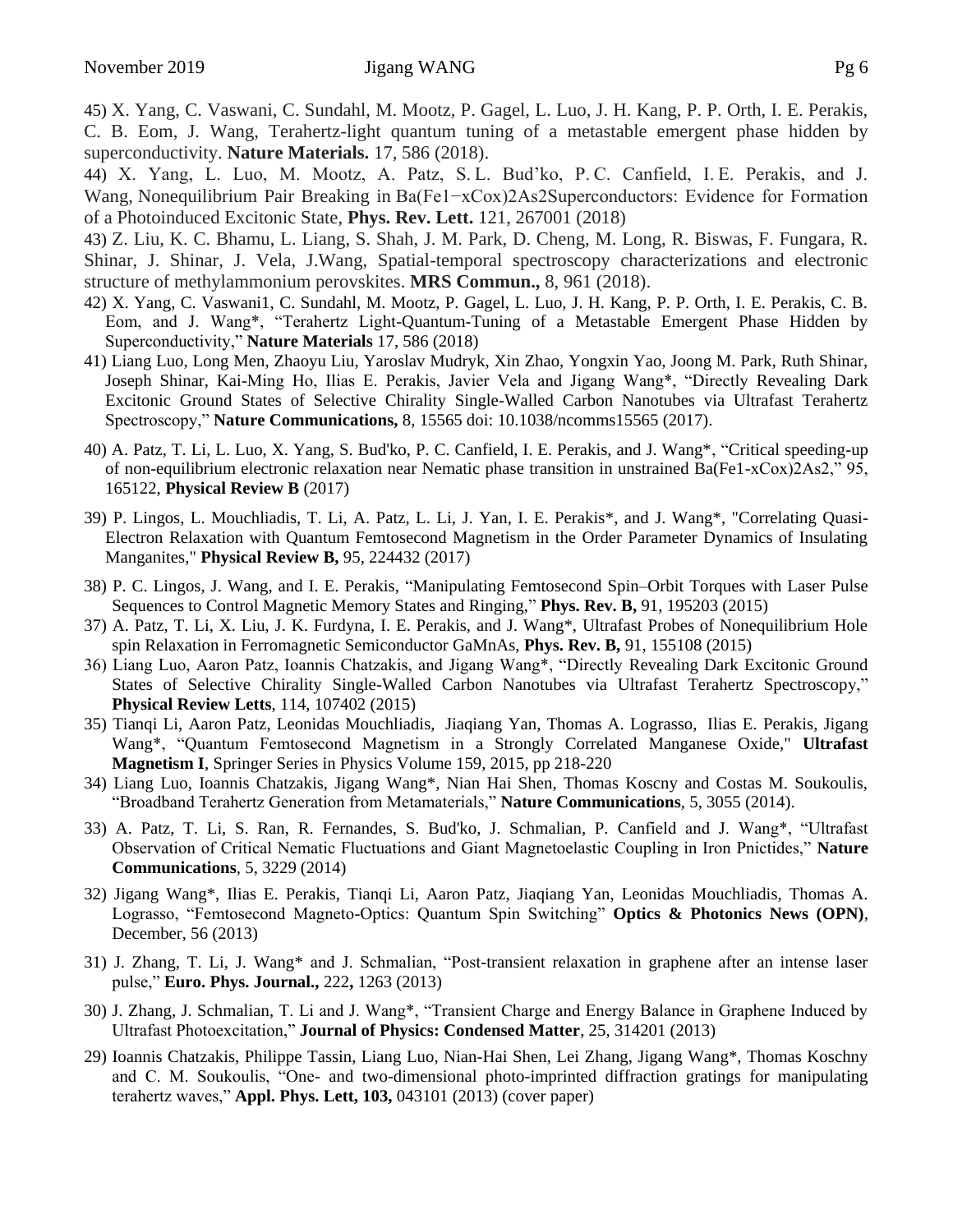- 28) T. Li, A. Patz, L. Mouchliadis, J. Yan, T. A. Lograsso, I. E. Perakis, and J. Wang\*, "Femtosecond switching of magnetism via strongly correlated spin–charge quantum excitations," **Nature,** 496**,** 69 (2013)
- 27) Ioannis Chatzakis, Liang Luo, Jigang Wang\*, Nian Hai Shen, Thomas Koscny and Costas M. Soukoulis, "Reversible modulation and ultrafast dynamics of terahertz resonances in strongly photoexcited metamaterials," **Physical Review B**, 86, 125110 (2012)
- 26) T. Li, L. Luo, M. Hupalo, M. C. Tringides J. Zhang, J. Schmalian, and J. Wang\*, "Femtosecond population inversion and stimulated emission of dense Dirac fermions in graphene," **Physical Review Letters**, 108, 167401, (2012); *Editor's suggestion*
- 25) A. Patz, T. Li, S. Ran, S. Bud'ko, P. Canfield and J. Wang\*, "Photoinduced femtosecond relaxation of antiferromagnetic orders in the iron pnictides revealed by ultrafast laser ellipsometry," **Ultrafast Phenomena** XVIII, **41**, 03011 (2012)
- 24) T. Li, A. Patz, J. Yan, T. A. Lograsso, I. E. Perakis and J. Wang\*, "Photoinduced femtosecond formation of ferromagnetism in a strongly correlated antiferromagentic manganite," **Ultrafast Phenomena** XVIII, **41**, 34103004 (2012)
- 23) M. D. Kapetanakis, J. Wang, and I. E. Perakis\*, "Femtosecond All–Optical Modulation of Collective Spin in the (Ga,Mn)As Ferromagnet," **J. Optical. Society. America**. B 29, A95-A102 (2011)
- 22) M. D. Kapetanakis, P. C. Lingos, C. Piermarocchi, J. Wang, and I. E. Perakis\*, "All-optical four-state magnetization reversal in (Ga,Mn)As ferromagnetic semiconductors," **Applied Physics Letters**, 99, 091111 (2011)
- 21) Jigang Wang\*, Matt W. Graham, Yingzhong Ma, Graham R. Fleming, and Robert A. Kaindl, "Ultrafast Spectroscopy of Midinfrared Internal Exciton Transitions in Separated Single-Walled Carbon Nanotubes," **Physical Review Letters**, 104, 177401 (2010)
- 20) Tianqi Li, Liang Luo, Myron Hupalo, Michael C. Tringides and Jigang Wang\*, "Femtosecond Generation of Extremely Dense Dirac Fermions in Graphene Monolayer," **Ultrafast Phenomena** XVII, pp. 240-243, Oxford University Press (2010)
- 19) J. Wang\*, M. Graham, Y. Z. Ma, G. R. Fleming and R. A. Kaindl "Ultrafast Mid-Infrared Intra-Exciton Response in Individualized Single-walled Carbon Nanotubes," **Ultrafast Phenomena** XVII, pp. 236-239, Oxford University Press (2010)
- 18) M. D. Kapetanakis, I. E. Perakis\*, K. J. Wickey, C. Piermarocchi, and J. Wang, "Femtosecond Coherent Control of Spins in (Ga,Mn)As Ferromagnetic Semiconductors Using Light," **Physical Review Letters**, 103, 047404 (2009)
- 17) J. Wang\*, I. Cotoros, D. S. Chemla, X. Liu, J. K. Furdyna, J. Chovan, and I.E. Perakis, "Memory Effects in Photoinduced Femtosecond Magnetization Rotation in Ferromagnetic GaMnAs," **Applied Physics Letters**, 94, 021101 (2009)
- 16) K. M. Dani, I. A. Cotoros, J. Wang, J. Tignon, D. S. Chemla, E. G. Kavousanaki, and I. E. Perakis, "Observation of Inter-Landau Level Quantum Coherence in Semiconductor Quantum Wells," **Physical Review B,** 78, 041301(R) (2008)
- 15) J. Wang, L. Cywinski, C. Sun, J. Kono, A. Oiwa, H. Munekata and L. J. Sham, "Femtosecond Demagnetization and Hot-Hole Relaxation in Ferromagnetic Ga1–*x*Mn*x*As," **Physical Review B**, 77, 235308 (2008); 6 pages
- 14) J. Wang, I. Cotoros, X. Liu, J. K. Furdyna, and D. S. Chemla, "Ultrafast Photo-enhanced Ferromagnetism in GaMnAs", **SPIE Proceedings**, 6892, 68920Q-1 (2008)
- 13) I. Cotoros, J. Wang, X. Liu, J. Chovan, J. K. Furdyna, I.E. Perakis and D. S. Chemla, "Memory Effects in Photo-induced Femtosecond Magnetization Rotation in a Ferromagnetic Semiconductor," **Ultrafast Phenomena** XVI, Springer Series in Chemical Physics, 92, 212–214 (2008)
- 12) I. Cotoros, J. Wang, X. Liu, J. K. Furdyna and D. S. Chemla, "Ultrafast Photoinduced Ferromagnetic Order in a Magnetic Semiconductor Heterostructure," **Ultrafast Phenomena** XVI, Springer Series in Chemical Physics, 92, 197–199 (2008)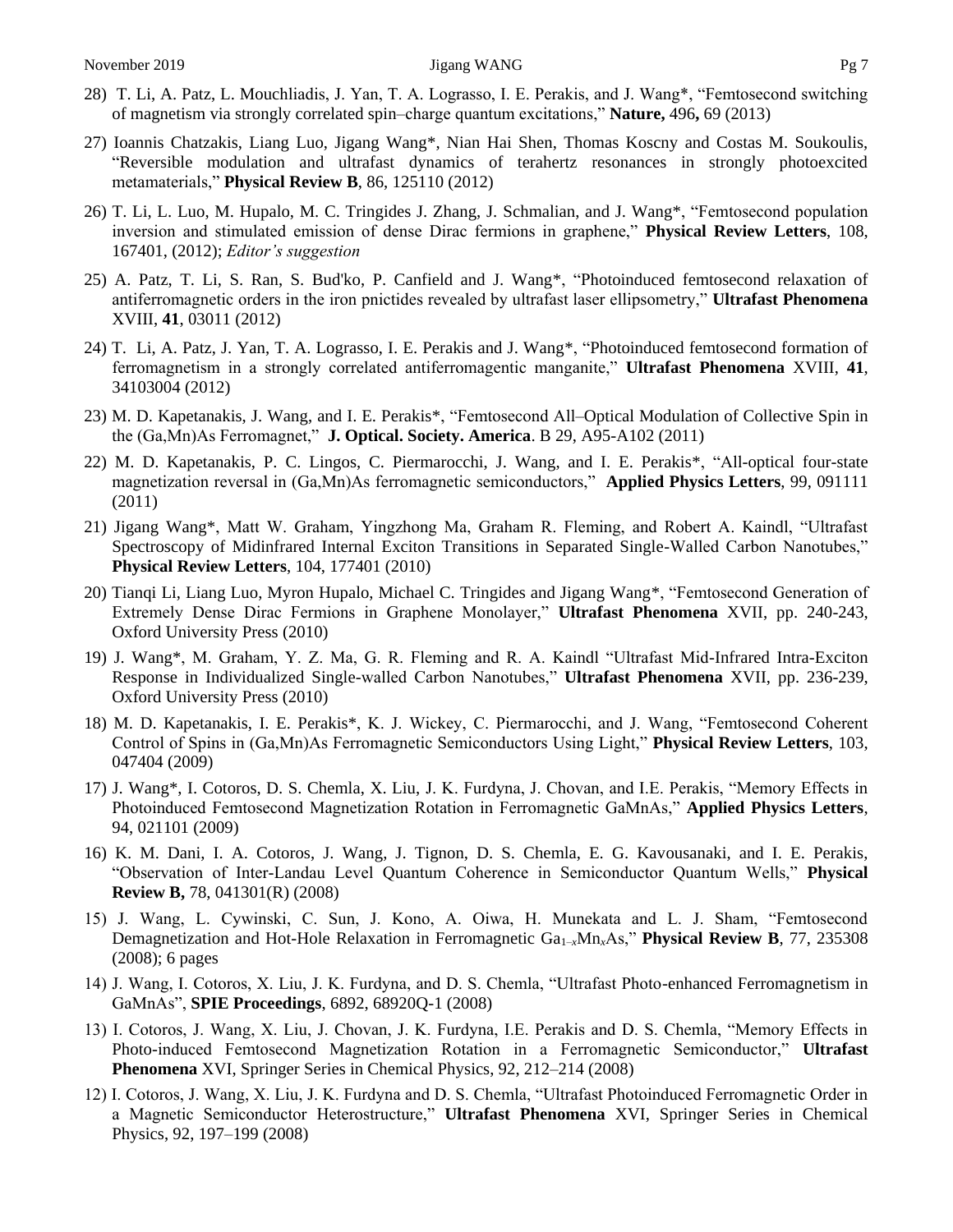- 11) J. Wang, I. Cotoros, K. M. Dani, X. Liu, J. K. Furdyna, and D. S. Chemla, "Ultrafast Enhancement of Ferromagnetism via Photoexcited Holes in GaMnAs", **Physical Review Letters**, 98, 217401 (2007);
- 10) K. M. Dani, I. Cotoros, J. Wang, J. Tignon, D. S. Chemla, E. G. Kavousanaki, and I. E. Perakis, "Dephasing of Inter-Landau Level Raman Coherences in GaAs Quantum Wells," **Ultrafast Phenomena** XV, Springer Series in Chemical Physics, 88, 692 (2007)
- 9) Jigang Wang, Chanjuan Sun, Yusuke Hashimoto, Junichiro Kono, Giti A. Khodaparast, Lukasz Cywinski, L. J. Sham, Gary D. Sanders, Christopher J. Stanton, and Hiro Munekata, "Ultrafast Magneto-Optics in Ferromagnetic III-V Semiconductors," **Journal of Physics: Condensed Matter** 18, R501-–R530 (2006),
- 8) J. Wang, C. Sun, J. Kono, A. Oiwa, H. Munekata, L. Cywinski, and L. J. Sham, "Ultrafast Quenching of Ferromagnetism in InMnAs Induced by Intense Laser Irradiation," **Physical Review Letters**, 95, 167401 (2005)
- 7) J. Wang, Y. Hashimoto, J. Kono, A. Oiwa, H. Munekata, G. D. Sanders, and C. J. Stanton, "Propagating Coherent Acoustic Phonon Wave Packets in In*x*Mn1–*x*As/GaSb," **Physical Review B**, 72, 153311 (2005)
- 6) G. D. Sanders, C. J. Stanton, J. Wang, J. Kono, A. Oiwa and H. Munekata, "Theories of Carrier Dynamics and Time-resolved Reflectivity in In<sub>x</sub>Mn<sub>1–x</sub>As/GaSb Heterostructures," **Physical Review B**, 72, 245302 (2005)
- 5) J. Wang, G. A. Khodaparast, J. Kono, A. Oiwa, and H. Munekata, "Ultrafast Optical and Magneto-Optical Studies of III-V Ferromagnetic Semiconductors," **Journal of Modern Optics**, 51, 2771–2780 (2004)
- 4) Ajit Srivastava, Rahul Srivastava, Jigang Wang, and Junichiro Kono, "Laser-Induced Above-Band-Gap Transparency in GaAs," **Physical Review Letters** 93, 157401 (2004)
- 3) J. Wang, J. Kono, A. Oiwa, H. Munekata, and C. J. Stanton, "Ultrafast Carrier Dynamics in Ferromagnetic InGaMnAs," **Superlattices and Microstructures**, 34, 563–566 (2003)
- 2) J. Wang, G. A. Khodaparast, J. Kono, T. Slupinski, A. Oiwa, and H. Munekata, "Ultrafast Softening in InMnAs," **Physica E**, 20, 412–418 (2004); Erratum, Physica E, 25, 681–682 (2005)
- 1) J. Wang, G. A. Khodaparast, J. Kono, T. Slupinski, A. Oiwa, and H. Munekata, "Ultrafast Optical Manipulation of Ferromagnetic Order in InMnAs/GaSb," **Journal of Superconductivity**: Incorporating Novel Magnetism, 16, 373–377 (2003)

#### Books, Chapters

1) J. Wang, "Ultrafast Magneto-Optical Spectroscopy," **Optical Techniques for Materials Characterization** (R. P. Prasankumar and A. J. Toni Taylor, Ed.), Taylor and Francis Group, Chapter 13 (70 pages) (2010).

#### **INVITED CONFERENCE TALKS & SEMINARS**

- 82) "Light-Matter Quantum Control by THz coherence and dynamics," The Ultrafast Dynamics and Metastability and Ultrafast Bandgap Photonics Symposium Conference, Crete, Greece May 2020
- 81) "Light-Matter Quantum Control by THz coherence," Michigan State University, 2020
- 80) "Ultrafast dynamics of topological materials," Brookhaven National Lab, 2020
- 79) "Light-Matter Quantum Control by THz coherence," APS March Meeting, Denver, CO, Mar 2020
- 78) "Terahertz quantum beats and nano-imaging of metal halide perovskites," the ACS Fall 2019 National Meeting & Exposition, San Diego, CA.
- 77) "THz quantum science at space and time limit" MRS spring meeting, April 20
- 76) "THz quantum science at space and time limit" Tulane University, Nov 2019
- 75) "THz quantum science at space and time limit" SPIE Photonic West International Coherence, San Francisco, California, Feb 2020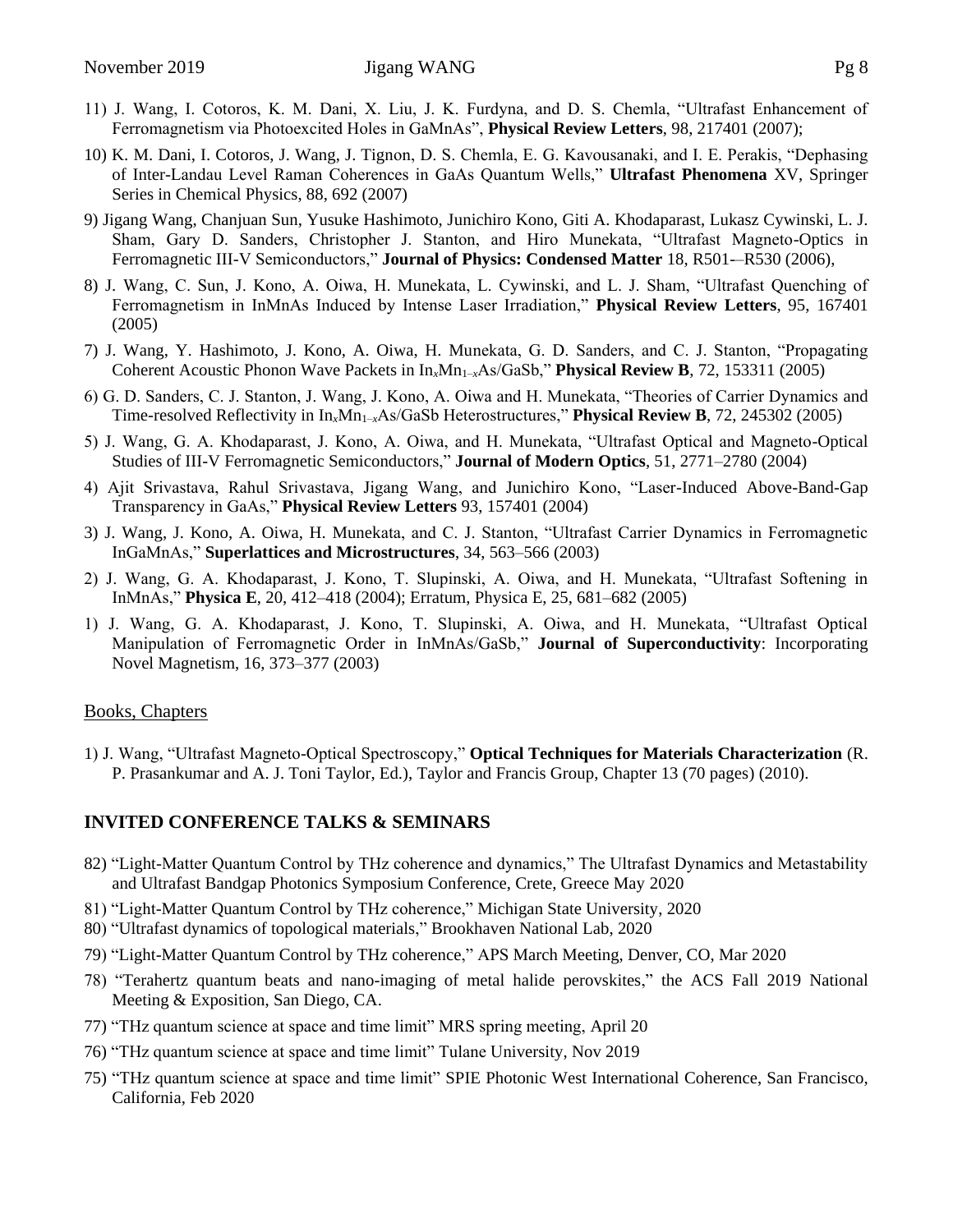- 74) "Light-Matter Quantum Control by THz coherence and dynamics" The eighth international conference on Optical Terahertz Science and Technology (OTST 2019), the 11<sup>th</sup> Symposium on Ultrafast Surface Dynamics China, Jun 2019
- 73) "Light-Matter Quantum Control by THz coherence and dynamics," The Ultrafast Dynamics and Metastability and Ultrafast Bandgap Photonics Symposium Conference, Washington DC, April 2019
- 72) "Light-Matter Quantum Control by THz coherence and dynamics" The eighth international conference on Optical Terahertz Science and Technology (OTST 2019), New Mexico, March 2019
- 71) "Light-Matter Quantum Control by THz coherence and dynamics" symposium on "Nanoscale and molecular assemblies" the Fall 2019 ACS National Meeting, Oct 2019
- 70) "Light-Matter Quantum Control by THz coherence and dynamics" SPIE Photonic West International Coherence, San Francisco, California, Feb 2019
- 69) "Ultrafast spin dynamics in a magnetically doped topological insulator  $Cr_xBi_{2-x}Te_3$ : the inverse Overhauser and spin-phonon relaxation," Oak Ridge National Laboratory, August 2018
- 68) "Ultrafast spin dynamics in a magnetically doped topological insulator  $Cr_xBi_{2-x}Te_3$ : the inverse Overhauser and spin-phonon relaxation," The 2018 "Spintronics XI" conference, San Diego, CA, August 2018
- 67) The 2018 SPIE Optics and Photonics conference, San Diego, CA, August 2018
- 66) "Terahertz Light-Quantum-Tuning of a Metastable Emergent Phase Hidden by Superconductivity," The 2018 Conference on Quantum Electronics and Laser Conference (CLEO/IQEC), San Jose, California, Jun 2018
- 65) "Terahertz Light-Quantum-Tuning of a Metastable Emergent Phase Hidden by Superconductivity," APS March Meeting, LA, CA, Mar 2018
- 64) The SPIE DSS18 Ultrafast Bandgap Photonics Conference, Florida, April, 2018
- 63) The 2018 SPIE Optics and Photonics conference, San Diego, CA, August 2018
- 62) Department Colloquium, Physics, North Carolina State University, NC, Feb 2018
- 61) Colloquium, Center for Nanoscale Materials, Argonne National Laboratory Dec 2017
- 59) The 4th International Symposium on Microwave/Terahertz Science and Applications (MTSA 2017), Nov  $22<sup>nd</sup>$  Japan
- 58) Materials Science and Engineering/Physics Department Seminar, University of Wisconsin Madison, WI, August 2017
- 57) International Conference on IRMMW-THz, Cancun, August 2017
- 56) "Quantum physics: one full circle", The 7th International Workshop on Quantum Energy, Haikou, China, November 2017
- 55) "Ultrafast imaging of microstructures and coherent transients in hybrid perovskite materials," the 2017 SPIE Optics and Photonics, San Diego, CA, August 2017
- 54) "Non-equilibrium Quantum Phase Discovery," Army Research Office Program Review meeting, Florida, Jun 2017
- 53) "Quantum physics: one full circle", International Center for Quantum Design of Function Mateials, USTC, China July  $10^{th}$  2017
- 52) "Broadband Terahertz Generation from Metamaterials and Their Hybrid Quantum Structures," SPIE Photonic West International Coherence on "Terahertz, RF, Millimeter, and Submillimeter-Wave Technology and Applications X," San Francisco, California, Feb 2017
- 51) ""Non-Equilibrium Quantum Phenomena: Rydberg Bosons, Dirac Fermions and Beyond," Department Colloquium, Physics and Astronomy, Macalester College, MN, Oct 14<sup>th</sup> 2016
- 50) "Split ring resonator based THz emitter and photo-imprinted THz diffraction gratings," International Conference of Progress in Electromagnetics Research Symposium (PIERS 2016), Shanghai, China, 2016
- 49) "Characterization of Advanced Materials for Photodetectors Using Ultrafast Terahertz Technology," The 2016 EMN Meeting on Photodetectors, Cancun, Mexico, Jun 2016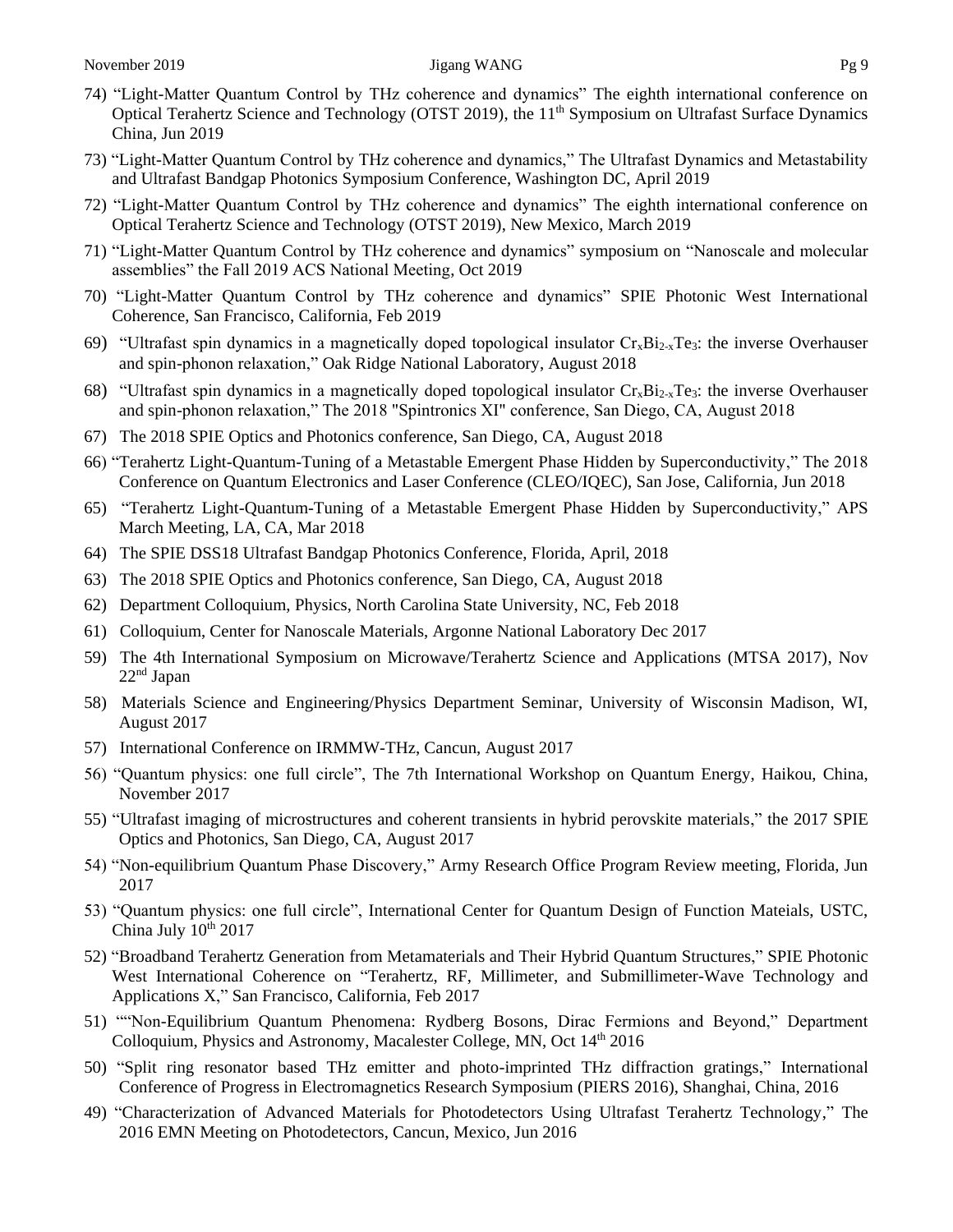- 48) "Ultrafast Exciton Dynamics in Hybrid Organic-Inorganic Perovskite materials," The 6th International Workshop on Quantum Energy, Xiangtang, China, October 2016
- 47) "Ultrafast nonlinear THz emission and electrodynamics in low dimensions," the 2016 SPIE Optics and Photonics, San Diego, CA, August 2016
- 46) "Non-equilibrium Phase Discovery: Quantum Magnetism and Beyond" Department Colloquium, Department of Physics, Northern Illinois University, Dekalb, IL, Sept 2016
- 45) "Ultrafast THz Charge Transport and Carrier Dynamics in Organic Solar Cells and Photovoltaics," The 5th International Workshop on Quantum Energy, Hangzhou, China, October 2015
- 44) "How Fast in Ultrafast: From Quantum Spins to Cooper Pairs," Department Colloquium, Department of Physics, Truman State University, [Kirksville,](http://www.truman.edu/about/welcoming-college-town/) Missouri, September 2015
- 43) "Non-equilibrium Phase Discovery: Quantum Magnetism and Beyond," Quantum Magnets 2015 workshop, Kolymbari, Greece, September 2015.
- 42) "Ultrafast nonlinear THz emission and electrodynamics in low dimensions," Ultrafast Nonlinear Spectroscopy conference in the 2015 SPIE Optics and Photonics, San Diego, CA, August 2015
- 41) "Non-equilibrium Phase Discovery: From Quantum Spins to Cooper Pairs," Department Colloquium, Department of Physics, [Creighton University,](http://www.creighton.edu/) Omaha, NE, April 2015
- 40) "Ultrabroadband and Ultrafast Electrodynamics in Low Dimensions: from Dark Excitons to Meta-Atoms," Department Colloquium, Department of Physics, University of South Florida, March 2015
- 39) "Non-equilibrium Quantum Phase Discovery," DoD workshop on Non-equilibrium Quantum Matter and Phase Transitions Created by Strongly-Correlated Ultrafast Excitations, Ames, IA, Dec 2014
- 38)<sup>+</sup> "Quantum Non-equilibrium Phase Transition in Strongly Correlated Electrons at Femtosecond Timescales," APS March Meeting, Denver, CO, Mar 2014
- 37)<sup>+</sup> "Quantum Femtosecond Magnetism in Strongly Correlated Electrons," Gordon Research Conference, Ultrafast Phenomena in Cooperative Systems, Santa Barbara, CA, Feb, 2014
- 36)<sup>+</sup>"How Fast is Ultrafast?" Department Colloquium, Department of Physics, Minnesota state university, Mankato, March 2014
- 35)<sup>+</sup>"Quantum Femtosecond Magnetism," Condensed matter physics colloquium, UIUC, Oct 2013
- 34)<sup>+</sup>"Quantum Femtosecond Magnetism," Department Colloquium, Department of Physics, West Virginia University, Nov 2013
- 33)<sup>+</sup>"Quantum Femtosecond Magnetism," 57th Mid-West Solid-State Physics Conference, Sept 2013
- 32)<sup>+</sup> "Ultrafast Terahertz Probes of Dark Excitonic Ground States in Single-Walled Carbon Nanotubes," Crystal & Graphene Science Symposium, Waltham, MA, USA, Sept 8-9, 2013.
- 31)<sup>+</sup> "Ultrafast Spin Dynamics in Ferromagnetic Semiconductors," Ultrafast Magnetism Conference 2013 (UMC 2013), Strasbourg, France in 2013, Oct 28th - Nov 1st
- 30)<sup>+</sup> "Ultrafast Terahertz Probes of Dark Excitonic Ground States in Single-Walled Carbon Nanotubes," 2013 Conference Proceedings of Fundamental Optical Processes of Semiconductors, Kodiak Island, Alaska, USA August 12-16, 2013 (FOPS 2013)
- 29)<sup>+</sup>"Quantum Femtosecond Magnetism," Department Colloquium, Department of Physics and Astronomy, Iowa State University, April 2013
- 28)<sup>+</sup>"Ultrafast Order Parameter Dynamics and Critical Phenomena of Ising-Nematic Phase in Iron Pnictides," The 2013 Conference on Quantum Electronics and Laser Conference (CLEO/IQEC), San Jose, California, Jun 2013
- 27)<sup>+</sup> "Femtosecond photoinduced magnetism and phase transitions via quantum spin hopping in strongly correlated electrons," 6th International Symposium on Ultrafast Phenomena and THz Wave (ISUPTW 2012) in the 5th International Photonics and OptoElectronics Meetings (POEM 2012), Wuhan, China, Nov, 2012.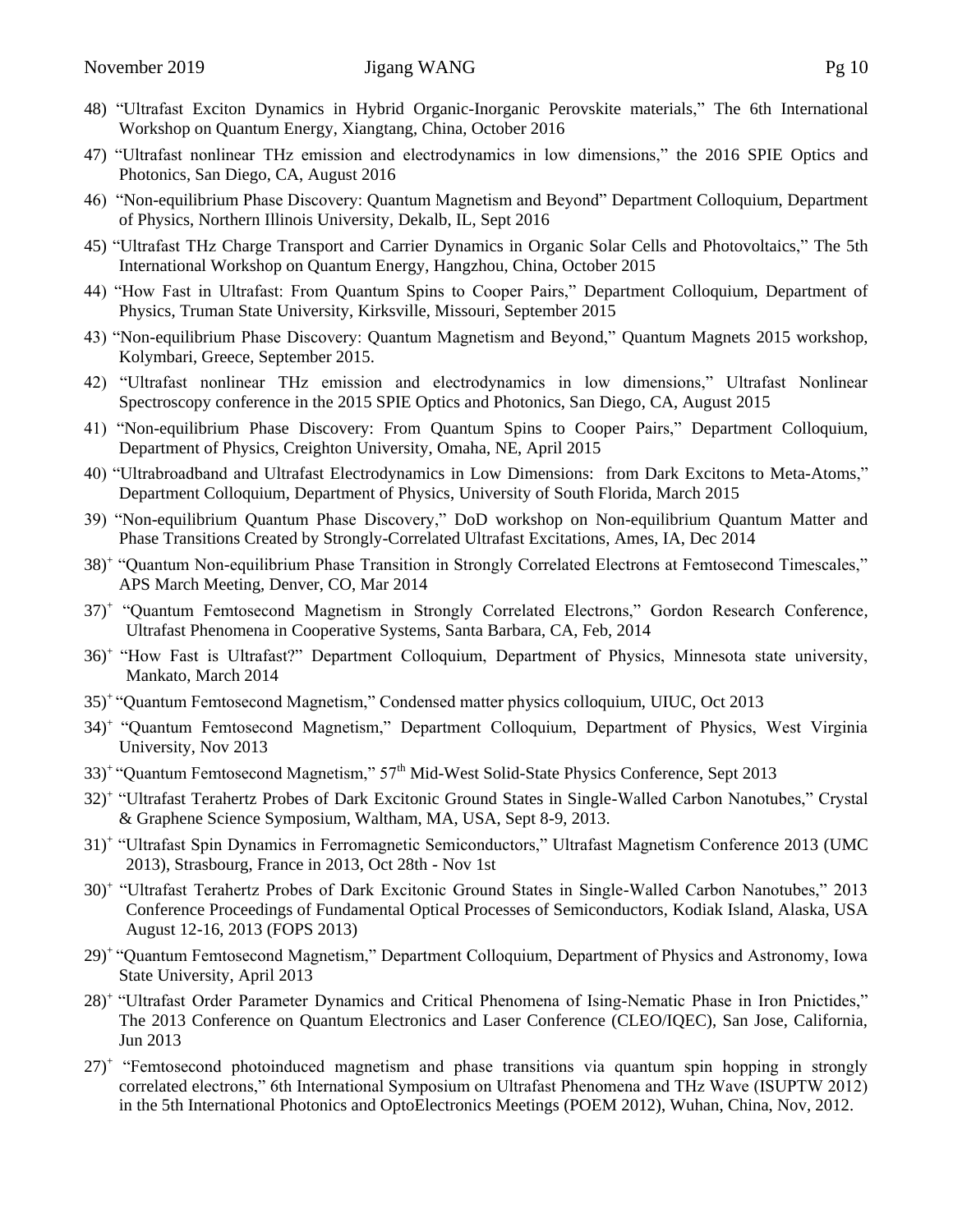- 26)<sup>+</sup> "Ultrafast broadband probes of graphene and carbon nanotubes: from stimulated emission of electrons to dark excitons," Crystal & Graphene Science Symposium, Waltham, MA, USA, Sept 2012.
- 25)<sup>+</sup> "Ultrafast broadband probes of graphene and carbon nanotubes: from stimulated emission of electrons to dark excitons," Condensed matter physics colloquium, Department of Physics, Boston University, Boston Sept 2012
- 24)<sup>+</sup> "Physics of graphene", The Physics, Atmospheric and Space Sciences Section sessions at the Iowa Academy of Science Annual Meeting in Waverly on Saturday, April 30, 2011.
- 23)<sup>+</sup> "Ultrafast spectroscopy of carbon nanostructures: from excitons to Dirac fermions," Gordon Research Conference, Ultrafast Phenomena in Cooperative Systems, Galveston, TX, Mar, 2010
- 22)<sup>+</sup> "Ultrafast magnetism: coherent and cooperative phenomena, "Condensed matter physics colloquium, Department of Physics, Michigan State University, Lansing, Michigan, Oct 2009
- 21)<sup>+</sup> "Femtosecond spin reorientation in ferromagnetic GaMnAs, "SPIE Photonic West International Symposium on "Ultrafast Phenomena in Semiconductors and Nanostructure Materials", San Jose, California, Jan 2009
- 20) "Spin manipulation in ferromagnetic semiconductors: ultrafast, non-thermal and cooperative," The 2008 March Meeting of the American Physical Society, invited session on "Magnetism in Semiconductors: New Frontiers", New Orleans, Louisiana, Mar 2008
- 19) "Spin manipulation in ferromagnetic semiconductors: ultrafast, non-thermal and cooperative," The Physics Department colloquium, Department of Physics, Colombia University, New York, Feb 2008
- 18) "Spin manipulation in ferromagnetic semiconductors: ultrafast, non-thermal and cooperative," The Physics Department colloquium, Department of Physics, Tufts University, Boston, MA, Feb 2008
- 17) "Ultrafast photo-enhanced ferromagnetism," SPIE Photonic West International Symposium on "Ultrafast Phenomena in Semiconductors and Nanostructure Materials", San Jose, California, Jan 2008
- 16) "Spin manipulation in ferromagnetic semiconductors: ultrafast, non-thermal and cooperative," The Physics Department colloquium, Department of Physics, University of Pittsburg, Pittsburg, PA, Jan 2008
- 15) "Spin manipulation in ferromagnetic semiconductors: ultrafast, non-thermal and cooperative," The Physics Department colloquium, School of Natural Sciences, University of California at Merced, Merced, CA, Jan 2008
- 14) "Spin manipulation in ferromagnetic semiconductors: ultrafast, non-thermal and cooperative," The Physics Department colloquium, Department of Physics, Iowa State University, Ames, Iowa, Dec 2007
- 13) "Ultrafast spin dynamics in ferromagnetic GaMnAs," Berkeley ultrafast science seminar, Lawrence Berkeley Laboratory and UC Berkeley, Berkeley, California, Nov 2007
- 12) "Spin manipulation in ferromagnetic semiconductors: ultrafast, non-thermal and cooperative," The Condensed matter physics colloquium, Department of Physics, University of Notre Dame, Notre Dame, Indiana, Oct 2007
- 11) "Spin manipulation in ferromagnetic semiconductors: ultrafast, non-thermal and cooperative," The Condensed matter physics colloquium, Center for Integrated Nanotechnologies, Los Alamos National Lab & Sandia National Lab, Los Alamos, New Mexico, Oct 2007
- 10) "Ultrafast enhancement of ferromagnetism in GaMnAs," The 2007 Conference on Lasers and Electro-Optics/International Quantum Electronics Conference (CLEO/IQEC), Baltimore, MD, May 2007
- 9) "Ultrafast spin dynamics in ferromagnetic GaMnAs," Ultrafast X-ray Beamline seminar, Advance Light Source, Lawrence Berkeley National Laboratory, Dec 2006
- 8) "Ultrafast demagnetization in ferromagnetic InMnAs," SPIE Photonic West International Symposium on "Ultrafast Phenomena in Semiconductors and Nanostructure Materials IX", San Jose, California, Jan 2005
- 7) "Ultrafast demagnetization in ferromagnetic InMnAs," Ultrafast Science Seminar, Materials Sciences Division, LBNL, Berkeley, California, Nov 2004
- 6) "Ultrafast softening in InMnAs," The 2004 Conference on Lasers and Electro-Optics/International Quantum Electronics Conference (CLEO/IQEC), San Francisco, California, May 2004